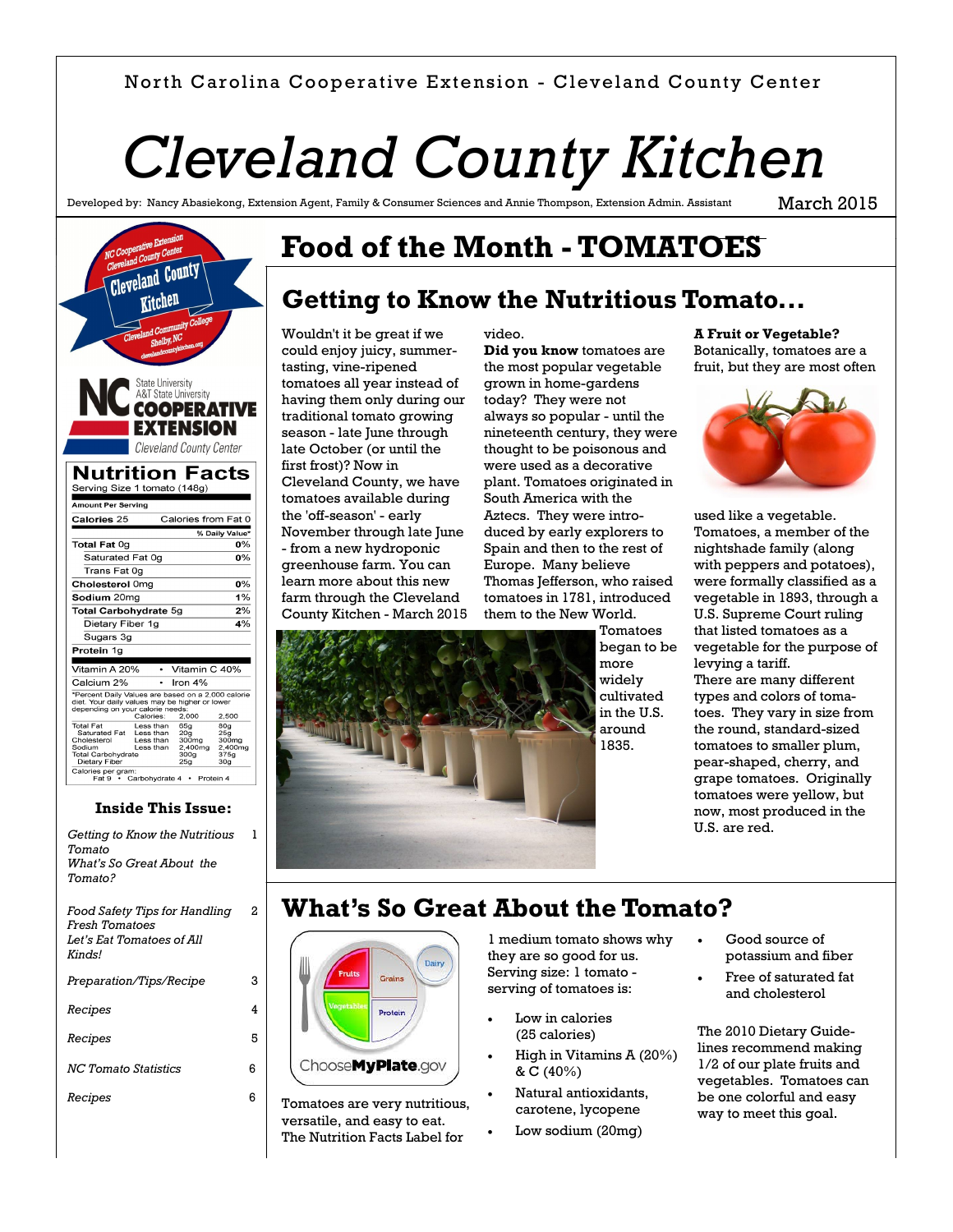Developed by: Nancy Abasiekong, Extension Agent, Family & Consumer Sciences and Annie Thompson, Extension Admin. Assistant March 2015

**Food Safety Tips for Handling Fresh Tomatoes**

Food safety practices are important when handling tomatoes and all fresh produce. Tomatoes and other produce have been linked to the foodborne illness caused by Salmonella bacteria. Bacteria from the soil, water, animal, or human sources can contaminate fresh produce. Properly wash all produce **before** cutting/slicing to prevent bacteria on the skin being transferred to the interior and consumed. You can prevent other food poisoning dangers by washing



hands properly with soap and water before and after handling produce, and always-using clean equipment, utensils, and cutting surfaces.

**To Wash Tomatoes** - wet with water, rub the surface, rinse with running water, and dry with a paper towel.



**After washing**, cut away and discard the stem scar and surrounding area slice or chop the tomato.

**Do Not:**

- Do Not wash tomatoes in a sink/ bowl filled with water because contaminated water can be absorbed into the tomato's stem scar.
- Do Not wash with soap or detergent because the tomato can absorb detergent residues.



### **Let's Eat! Tomatoes of All Kinds...**

Tomatoes are a welcomed sign of summer and bring on a delightful anticipation of the many delicious ways they can be enjoyed! There are at least 10 types of tomatoes and over 400 varieties available in U.S. markets today. Select your favorite based on personal preference and how the tomatoes will be used. Heirloom; "cluster" or "truss" tomatoes, first grown in Europe; Beefsteak; Roma (Paste); Cherry and Grape types; Salad (slicing); and Greenhouse are just a few of the different types of tomatoes available. When it comes to "eating the rainbow," tomatoes are at the top of the list. Delicious "vine-ripened" tomatoes come in a variety of colors - red, pink, yellow, purple, green, multicolored, and more.

In addition to personal preference, use these guidelines for firmness, texture, and flavor when selecting tomatoes whether for salads, sandwiches, sauces, or preserving.

#### **Selection:**

- Select firm, dense, fragrant fruit
- Bright, shinny skins, well colored for the variety
- Fruit should be firm, but yield to gentle pressure
- One pound equals 2 cups chopped or 3 medium tomatoes
- Avoid bruised, soft, blemished, moldy, or hard tomatoes

#### **Storage:**

- Store unwashed at room temperature (\*not in the refrigerator)
- Away from direct sunlight
- Stem end facing up (to reduce softening and darkening of fruit)
- Unripe tomatoes ripen in 3-4 days
- Use ripe tomatoes within 5-6 days
- Cut/chopped tomatoes or tomato products should always be covered and stored in the refrigerator if not eaten within 2 hours of preparation or use within 1 hour if outside temperature is over 90°F; use refrigerated cut/chopped tomatoes within 1 to 2 days.

(\*Refrigerate tomatoes if ripe and can't be used before spoiling or if leftover slices, etc. Bring back to room temperature before serving.)

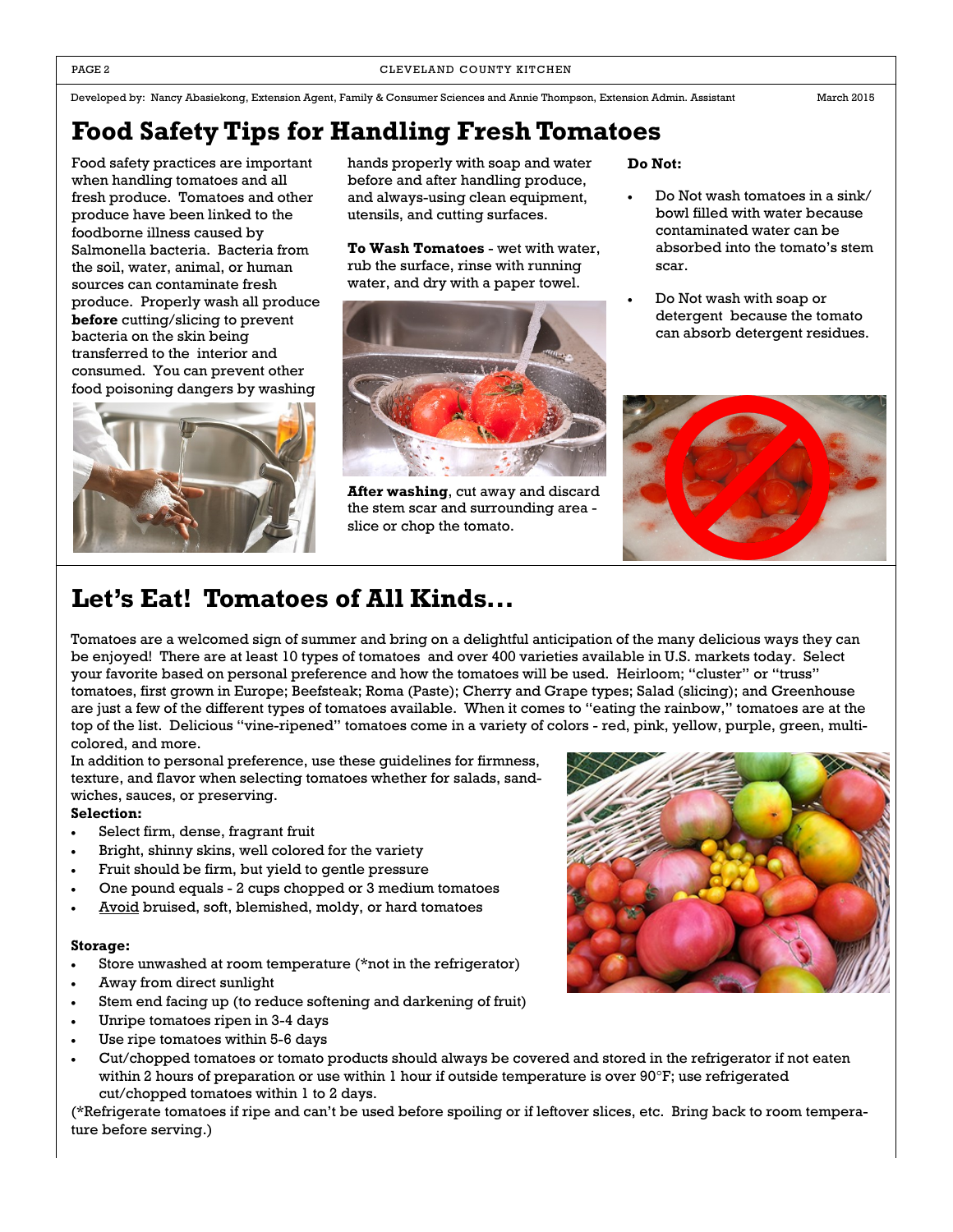#### CLEVELAND COUNTY KITCHEN **EXECUTE A RESISTENT COUNTY KITCHEN**

Developed by: Nancy Abasiekong, Extension Agent, Family & Consumer Sciences and Annie Thompson, Extension Admin. Assistant March 2015

#### **Preparation Tips**

- Wash tomatoes and all fruits/vegetables under cold water just before cooking or eating (see Food Safety Tips for details)
- Use a sharp serrated knife for easiest slicing
- Tomatoes can be eaten raw; cooked broiled, baked, roasted, stewed or microwaved; used as an ingredient in many dishes; canned; frozen; or dried
- For best results when using tomato pulp in a recipe, peel and remove seeds before cooking (they can get tough when cooked)

#### **To Peel Tomatoes**

It is not necessary to peel fresh tomatoes; however, tomatoes can easily be peeled, if you prefer. Start by dipping washed tomatoes in boiling water for about 30 seconds or until the skins split. Remove with tongs or a slotted spoon and dip immediately into ice water bath. Remove from ice water. Skins will easily slip off. Cut out core and proceed with recipe.

#### **To Seed Tomatoes**

Cut tomato in half crosswise- (parallel to stem); Hold tomato over a bowl, (cut side down), gently squeeze the tomato or use your finger to gently remove seeds.

#### **Preserving Tomatoes**

When it comes to preserving tomatoes, they can be frozen - whole, sliced, chopped, or pureed; dehydrated; or canned using raw or hot pack methods in the boiling bath or pressure canner. Do not can overripe tomatoes. Because the acidity in tomatoes varies, home canned tomatoes must have some form of acid added. For proper acidity in home-canned tomato products, add 2 Tablespoons of commercially bottled lemon juice or 1/2 teaspoon powdered citric acid for each quart. For pints, add: 1 Tablespoon commercially bottled lemon juice or 1/4 teaspoon powdered citric acid. (Vinegar may also be used to acidify tomatoes, but it may give an undesirable flavor to tomato products. For current research-based information on canning, freezing, and dehydrating tomatoes: contact NC Cooperative Extension Cleveland County Center (704-482-4365) or use the National Center for Home Food Preservation site:

[http://nchfp.uga.edu/tips/summer/home\\_preserv\\_tomatoes.html](http://nchfp.uga.edu/tips/summer/home_preserv_tomatoes.html)

### **Bruschetta with Tomatoes, Basil, and Olives**

- 1 loaf (8 oz.) French or Italian bread, cut on diagonal into 1/2" thick slices
- 1 garlic clove, peeled and cut in half
- 8 ripe small tomatoes (about 1-1/2 pounds), chopped
- 1/4 cup Kalamata olives, pitted and chopped
- 1/4 cup loosely packed fresh basil leaves, chopped
- 1/4 cup loosely packed fresh parsley leaves, chopped
- 3 Tbs. extra-virgin olive oil
- 1/4 tsp. salt
- 1/8 tsp. coarsely ground black pepper



- 1. Preheat broiler. Place bread slices in 15-1/2" X 10-1/2" jellyroll pan. Place pan in broiler at closest position to heat source. Broil bread until lightly toasted, about 1 minute per side. Rub one side of each toast slice with cut side of garlic.
- 2. In medium bowl, gently toss tomatoes, olives, basil, parsley, oil, salt, and pepper until combined.
- 3. To serve, spoon tomato mixture on garlic-rubbed side of toast slices.

EACH BRUSCHETTA: About 70 calories; 1g protein; 9g carbohydrate; 4g total fat (1g saturated); 0mg cholesterol; 145mg sodium.

Source: NC Cooperative Extension, Union Co. Center. Sally McNeill, RD, LDN, Family & Consumer Sciences Extension Agent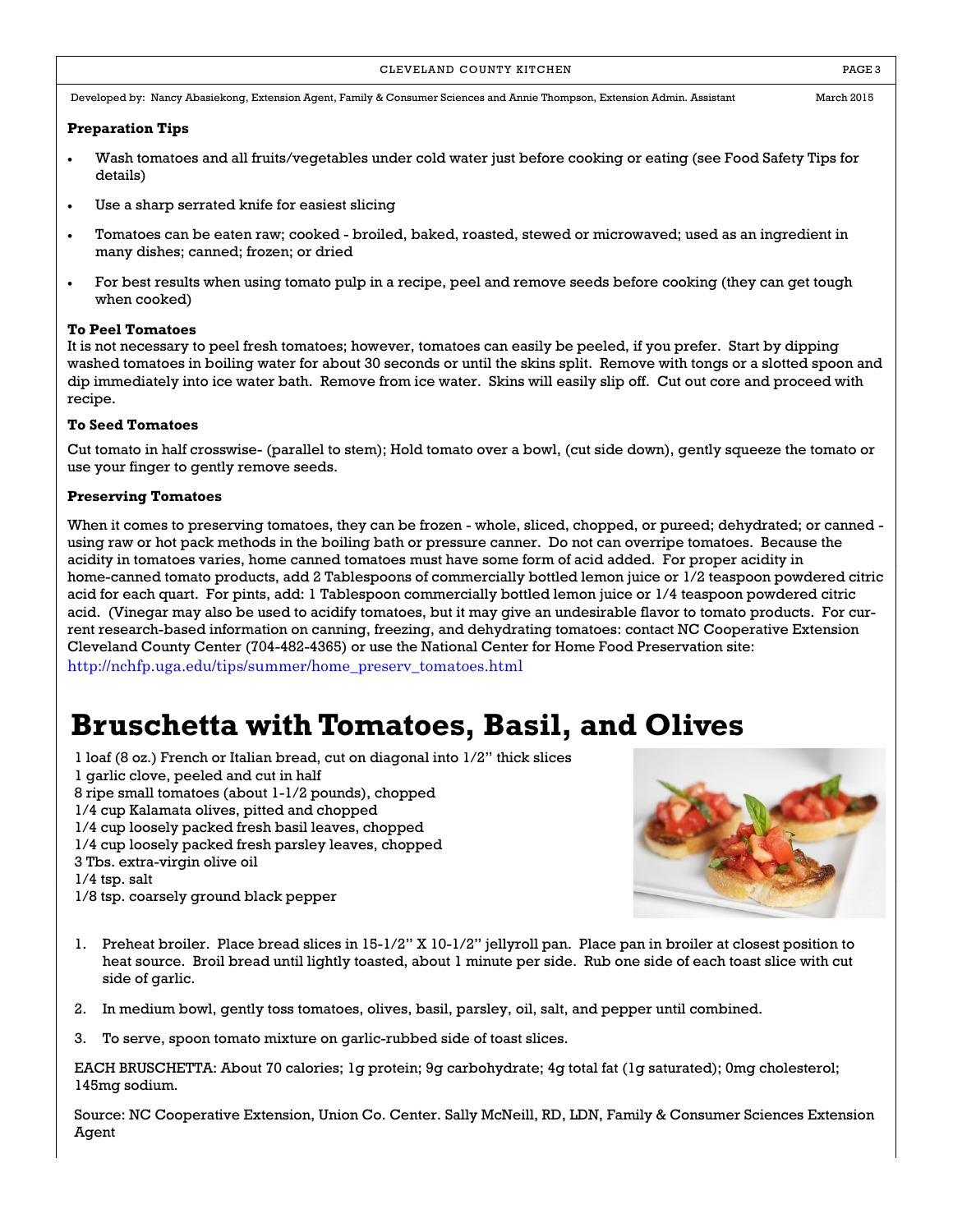Developed by: Nancy Abasiekong, Extension Agent, Family & Consumer Sciences and Annie Thompson, Extension Admin. Assistant March 2015

# **Fried Green Tomatoes**

4 medium Green tomatoes Salt & Pepper to taste 1 cup cornmeal 2 Tbs. Vegetable Oil

Wash tomatoes and slice into 1/4" slices.

Season with salt and pepper, as desired. Dredge (dip) in the cornmeal. Heat oil in a frying pan. Add tomatoes and fry until brown, turning once.



# **Green Tomato Pie**

Make pastry for a double crust 9-inch pie. Arrange bottom crust in pie pan. Sprinkle crust with 2 Tbs. flour. Slice four cups of fresh green tomatoes thinly and fill crust. Sprinkle tomatoes with 1 cup sugar. Dot tomatoes with butter, approximately 1/4 cup. Sprinkle with 1/2 tsp. of cinnamon or nutmeg. Pour 3 Tbs. vinegar over tomatoes. Put the top crust on the pie. Bake at 400°F for 10 minutes. Reduce heat to 350°F and bake 20-25 minutes longer. Serve hot. Yield: 1- 9-inch pie

Source: NC Cooperative Extension, Union Co. Center. Sally McNeill, RD, LDN, Family & Consumer Sciences Extension Agent

# **Marinara Sauce**

4 tsp. olive oil 4 cloves garlic, chopped 1-1/2 tsp salt 2 tsp. black pepper 2 tsp dry parsley 2 tsp. dry basil 1 Tbs. garlic powder granules

3/4 cup chopped onion (optional) 4 (28oz.)cans tomatoes, crushed, whole, or chunk

- Sauté chopped garlic and onions in olive oil on medium heat until light golden brown.
- Add tomatoes, salt, pepper, parsley, basil and garlic powder.
- Continue cooking on medium heat for 30 minutes.
- Turn down heat to low and continue cooking for about 1-1/2 hours, stirring occasionally.

Source: Cornell Cooperative Extension of Schoharie County

### **Vegetable Pasta Salad**

- 1 (16oz.) pkg. tri-color Rotini pasta 1 squash, diced 1 zucchini, diced 1/2 red bell pepper, diced 1/2 green bell pepper, diced 1/2 cup Italian-style salad dressing 1/2 cup creamy Caesar salad dressing 1/2 cup grated Parmesan cheese 1/2 cup feta cheese
- 1/2 red onion, diced 1 cucumber, diced 2-3 medium tomatoes, diced
	-
- -
- 1. Cook pasta according to package directions, Drain and rinse pasta under cold water; set aside.
- 2. Mix together both salad dressings and set aside.
- 3. Dice vegetables (squash, zucchini, red and green bell peppers, onion, cucumber, and tomatoes). Place in large mixing bowl. Mix together.
- 4. Add to vegetables pasta, salad dressing mixture, and both cheeses.
- 5. Stir gently to mix well. Cover and chill in refrigerator at least 1 hour to blend flavors.

Source: NC Cooperative Extension, Stanley Co. Ctr, Courtney Swain; Cleveland Co. Ctr., Nancy Abasiekong, Family & Consumer Sciences Extension Agents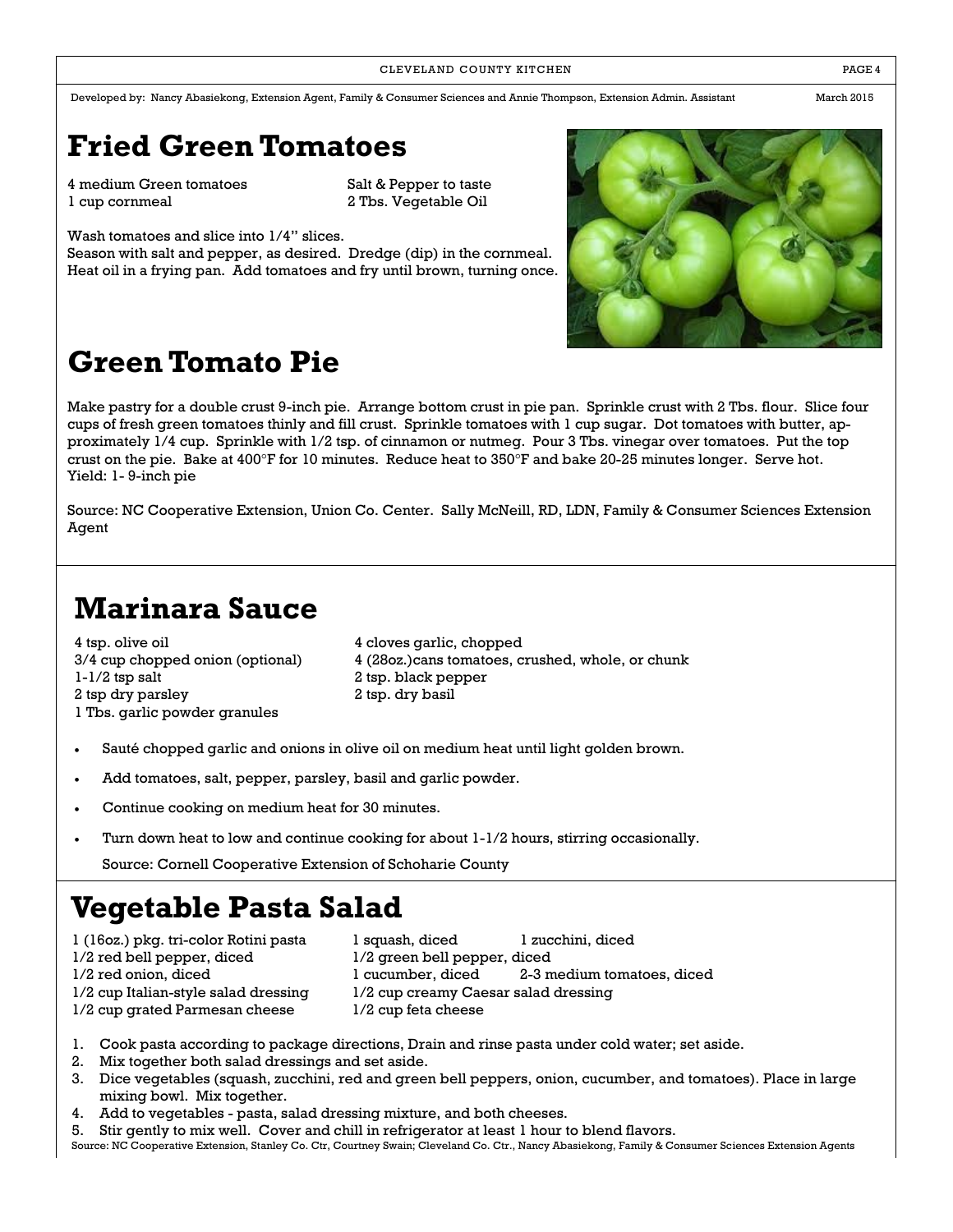CLEVELAND COUNTY KITCHEN **EXECUTE A RESE** 5

Developed by: Nancy Abasiekong, Extension Agent, Family & Consumer Sciences and Annie Thompson, Extension Admin. Assistant March 2015

## **Watermelon Tomato Salad**

5 cups seeded watermelon cubes (3/4 inch) 3 cups of cubed tomatoes (3/4 inch) 1/4 sup red wine vinegar 2 Tbs. extra virgin olive oil 1 tsp. black pepper 6 lettuce leaves

**Combine** watermelon and tomatoes in large bowl **Sprinkle** with salt, toss to coat. Let stand 15 minutes. **Stir** in onion, vinegar, and oil. **Cover** and chill 2 hours. **Serve** chilled on lettuce leaves, if desired. **Sprinkle** with cracked black pepper to taste.

1/4 tsp. salt 1 small red onion, quartered and thinly sliced

Source: UK-University of Kentucky Cooperative Extension, Kentucky Proud Project

# **Uncooked Fresh Tomato Sauce**

 $1/2$  onion, medium (finely chopped), opt.  $1/2$  green pepper (finely chopped), opt. 3 Tbs. fresh basil (chopped) 1 Tbs. fresh parsley (chopped) 1/2 tsp. dried oregano 1 Tbs. olive oil

salt and pepper (to taste) 6 cups pasta (cooked) 6 Tbs. parmesan cheese (grated)

6 tomatoes (large, cut into chunks) 1 Tbs. garlic (minced)(from 2 garlic cloves)

- 1. Finely chop tomatoes and mix with next 7 ingredients in a large bowl (or pulse ingredients in a food processor to blend).
- 2. Let the mixture stand at room temperature for about 20 minutes.
- 3. Cook pasta in salted water according to package directions. Drain pasta.
- 4. Toss hot pasta or rice with uncooked sauce. Top with grated Romano or Parmesan cheese.

Note: Add a can of white or black beans, drained, for extra protein before tossing with pasta or rice.

Yield: 6 servings (1-1/2 cups)

Source: What's Cooking? USDA Mixing Bowl

### **Basil, Tomato & Mozzarella Salad**

Medium-large tomatoes, sliced thick 12oz. Or large pkg. Mozzarella cheese, sliced Fresh, large basil leaves (12-15) Salt Garlic basil vinaigrette

Directions:

On a platter, arrange tomatoes, cheese, basil leaves; overlapping them. Sprinkle with a pinch of salt. Spoon over the garlic basil vinaigrette. Serve

Source: Rutgers NJAES Cooperative Extension